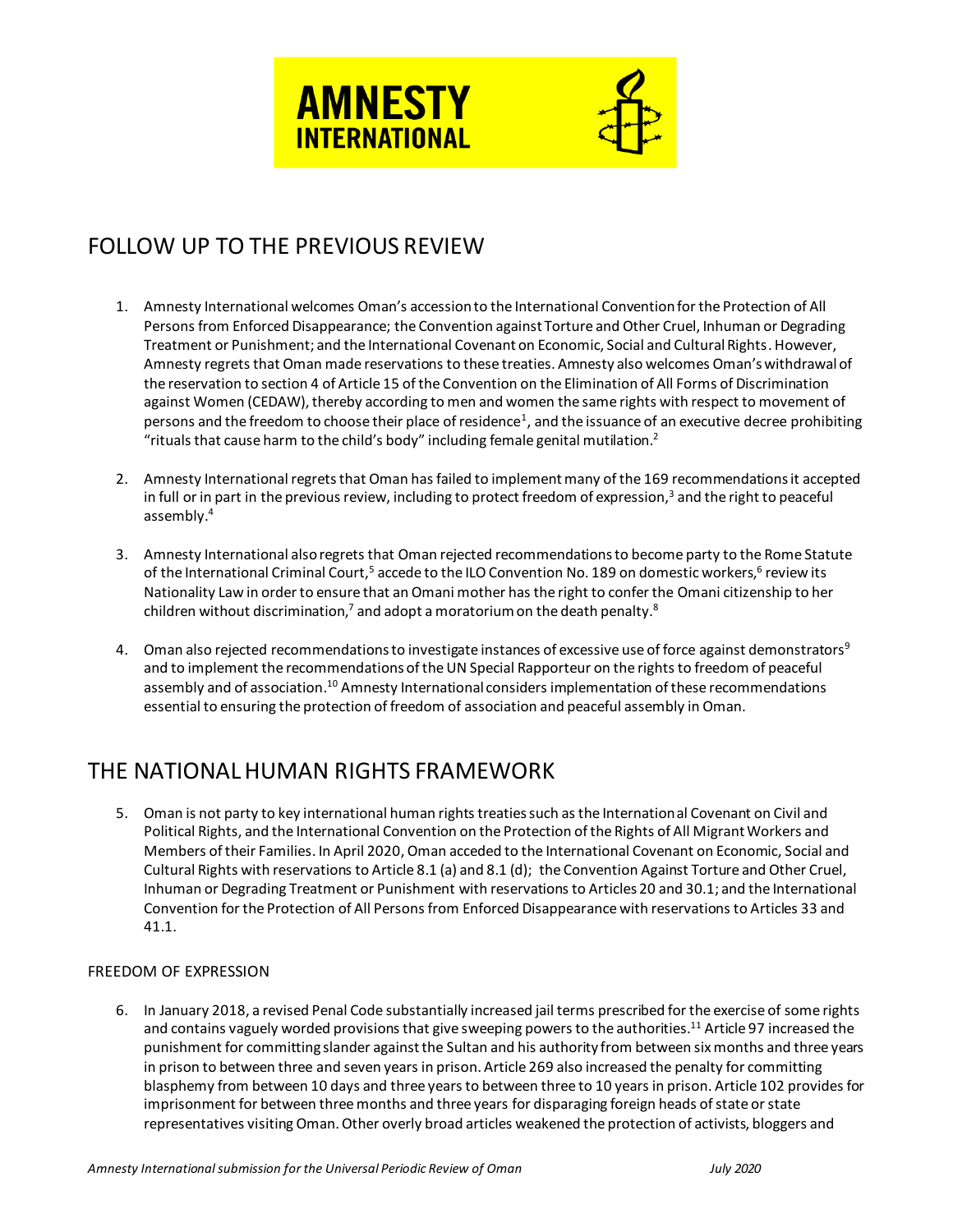dissidents.

- 7. Other vaguely-worded laws<sup>12</sup> also restrict both print and electronic publishing and online content. The Press and Publications Law<sup>13</sup> prohibits publications that may offend the Sultan or the State or violate public morals or religion; or harm public order, internal and external security, and the national currency. Publication of confidential documents, information, news, or public communications is also prohibited.<sup>14</sup> Similarly, the Cybercrimes Law<sup>15</sup> imposes a jail term of up to three years on anyone who insults religion or religious leaders;<sup>16</sup> prejudices public morals/ethics and social values;<sup>17</sup> or invades privacy by publishing news, electronic photos or photographs, or information, even if true or correct.<sup>18</sup>
- 8. A Supreme Committee tasked to deal with COVID-19 was formed in March 2020.<sup>19</sup> In July 2020, the formation of a dedicated committee to "pursue rumor mongers" was announced, with violations attracting up to three years in prison or a fine.<sup>20</sup> Every violator of the Supreme Committee's regulations is detained for 48 hours.<sup>21</sup>

#### FREEDOM OF ASSOCIATION AND ASSEMBLY

- 9. The new Penal Code also threatens to stamp out civic space by criminalizing forms of association "aimed at combating the political, economic, social or security principles of the state". According to Article 116, founding, establishing, organizing, managing, or funding suchan association, party, or authority is punishable by imprisonment for a period between three years and ten years. Article 270 imposes a jail term of three to seven years if an established religious association is deemed to "contest or harm" Islam.
- 10. According to Article 121 of the same law, participating in a public gathering of 10 individuals or more can be considered a breach of security or public order and can be punishable by up to one year and an OR500 (US\$1,300) fine. However, if the gathering turns violent, participants are subject to imprisonment of up to three years and a fine of up to OR1,000 (\$2,600).

#### WOMEN'S RIGHTS

- 11. Oman's laws remain heavily discriminatory against women. Specific legislation to address gender-based violence against women and protect those at risk, including a definition of such violence, remains absent. Oman maintains its reservations on all provisions of CEDAW that are perceived not to be in accordance with the provisions of Islamic Shari'a and legislation in force in Oman, including Article 9 (2), which grants women equal rights with men with respect to the nationality of their children, and Article 16, which grants women equal rights in matters relating to marriage and family relations. The UN Committee on the Elimination of Discrimination against Women has stated that the general reservation and reservation to Article 16 are incompatible with the object and purpose of the Convention and are thus impermissible under Article 28 of the Convention. 22
- 12. Women are not accorded equal rights in law in relation to matters such as divorce, child custody, inheritance and passing their nationality on to their children.
- 13. Unlike men, an Omani woman can only transmit nationality to her children upon becoming widowed, divorced, or when her husband has been absent or abandoned them for at least 10 consecutive years.<sup>23</sup> Her marriage to a non-Omani should have also been approved by the Ministry of Interior before it took place, and she should have custody of the child.<sup>24</sup> The law also recognizes the father as the only legal guardian over the children even when custody has been granted to the mother.<sup>25</sup>
- 14. In matters of divorce, women are only allowed to seek divorce on limited grounds in courts, whilemen may unilaterally ask for divorce for any reason. 26
- 15. Oman's Personal Status Law stipulates that a wife has the right not to be physically or mentally abused by her husband. <sup>27</sup> However, Oman has not adopted a specific law criminalizing domestic violence against women or protecting those at risk. Omani laws do not prohibit marital rape.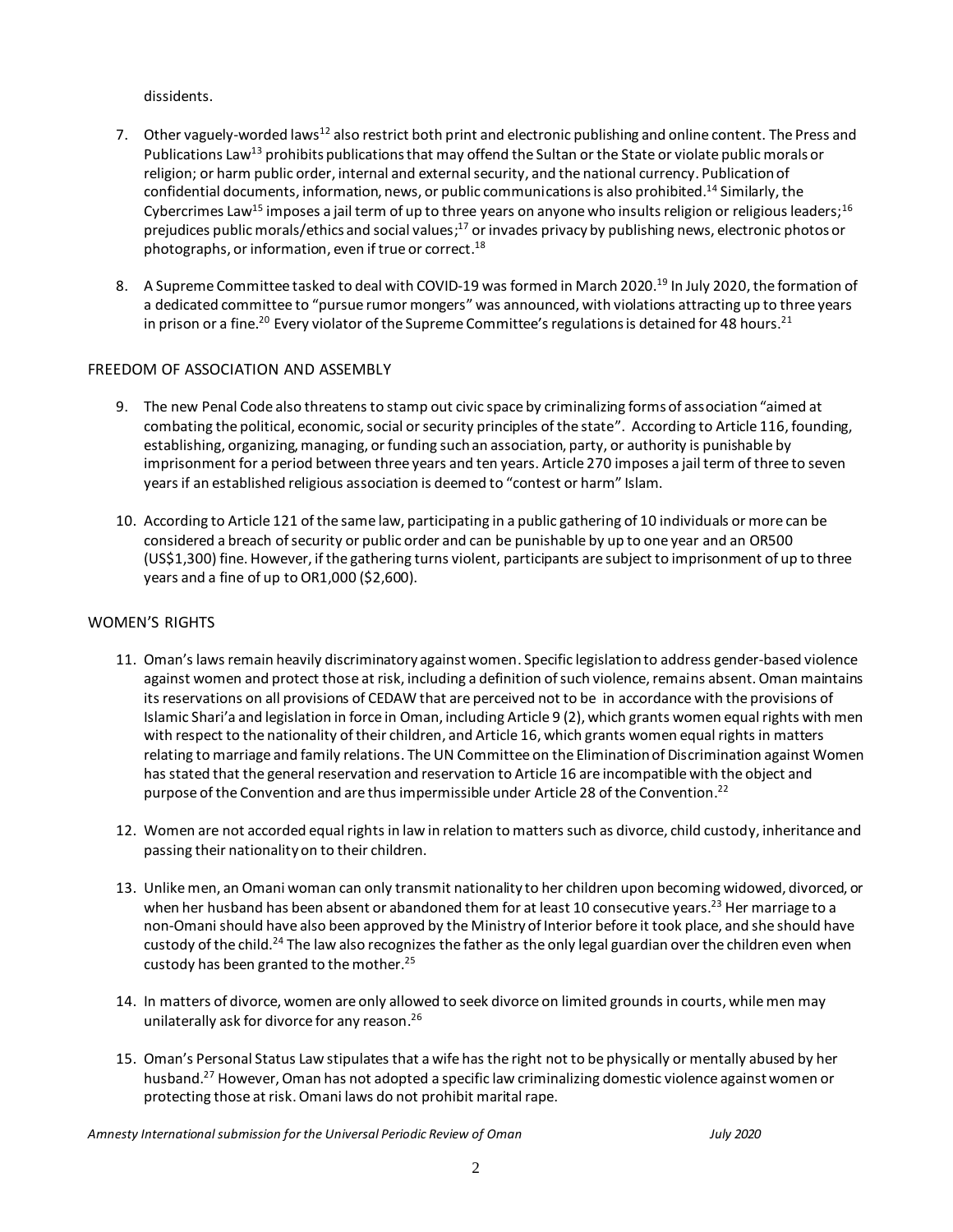### CHILDREN'S RIGHTS

- 16. In August 2019, the Ministry of Social Development issued an executive decree clarifying provisions of the Child Law, which was passed in 2014.<sup>28</sup> The Child Law criminalizes "traditional practices that are harmful to the health of the child". The executive decree specifies that these include genital mutilation and "rituals that cause harm to the child's body". The decree also limits the employment of children under 15 to agricultural, administrative and industrial activities, fishing and crafts, provided that the work is run by family members and does not affect the child's health or education. However, this could, in some cases, still amount to child labour that should be eliminated. The decree also sets out guidelines to regulate the establishment and operation of nurseries.
- 17. Article 44 of the new Penal Code gives "parents and their equivalents" the right to take "disciplinary actions" against under-age children as "prescribed by Shari'a or the law".

#### DEATH PENALTY

18. Oman retains the death penalty for a number of crimes. The death penalty is used for crimes that do not meet the threshold of**'**most serious crimes', which is the only category of crimes for which international law allows the death penalty. In October 2015 Oman amended Law 17 of 1999 on Combatting Drugs and Narcotics, prescribing the death penalty for a wider range of drug-related crimes.

### THE HUMAN RIGHTS SITUATION ON THE GROUND

#### FREEDOM OF EXPRESSION

- 19. The government continues to unduly restrict the rights to freedom of expression, arresting and in some cases prosecuting - protesters, journalists and online activists, often on public order charges or under vaguely worded Penal Code provisions. Those detained are often held for several days before being released.
- 20. In September 2015, the Internal Security Service (ISS) arrested online activist Hassan al-Basham. He was sentenced to three years in prison on charges related to online expression. Al-Basham died in prison in 2018 after his health deteriorated. In April 2016, the ISS summoned writer and human rights defender Abdullah Habib to appear for questioning before the Special Division of the Omani Police General Command in the capital, Muscat. Upon his arrival he was detained incommunicado and remained in detention without any access to his family or lawyer until he was released without charge in May 2016. He was arrested again in April 2018 for "blasphemy" and "using the internet for what would prejudice public order" but was pardoned and released in June of the same year.
- 21. In 2016, the Appeal Court in Muscat sentenced Ibrahim al-Maamari, editor-in-chief of *Azamn* newspaper, and Youssef al-Haj, deputy editor-in-chief of the same newspaper, to six months and one year in prison respectively after *Azamn's* publication of two reports detailing allegations of corruption in the government and the judiciary. The government also suspended *Azamn*, despite a court ruling overturning the suspension. Similarly, the Special Division of theOmani Police General Command summoned Basma Al-Badi, one of the editors of the *Mowaten*  online newspaper, and interrogated her for three consecutive days after which she was forced to sign a pledge not to work with *Mowaten*. The government blocked *Mowaten* in May 2017.
- 22. Journalists and online activists detained in 2017 included Naser al-Busaidi, whose one-year prison sentence for criticizing officials was confirmed by the Nizwa Court of Appeal in February; and Sayyid Abdullah al-Darouri, whose 18-month sentence on sedition and public order charges imposed in 2015 was reduced to six months in February. In April 2018, the ISS detained online activist Youssef Sultan al-Arimi for two weeks for views he published on social media.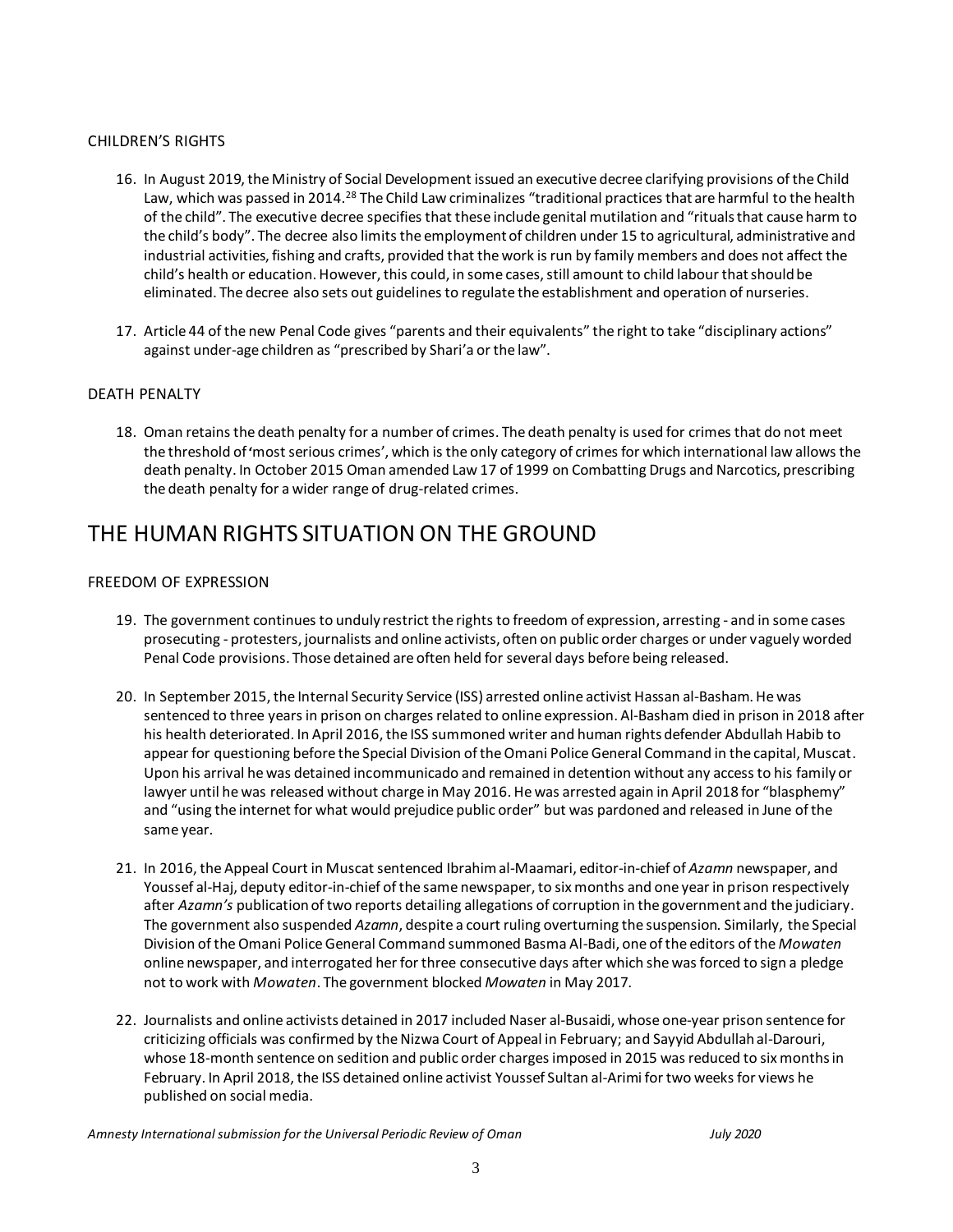- 23. Prisoner of conscience Mohammed Abdullah al-Shahi and five other individuals remain in prison serving life sentences for vague "national security offences", handed down following unfair trials of Shuhuh tribe members in 2018.
- 24. In 2019, the ISS pursued its campaign against activists critical of relations between Oman and Israel. In February, Musab al-Thehli and Haitham al-Mashaikhi were detained for three days and two weeks respectively in relation to online posts. In January, Bader al-Arimi and Obeid bin Hashl al-Hinai were released; they had been arrested for similar reasons in December 2018.
- 25. In September 2019 three individuals from the Shuhuh tribe in Musandam province were arbitrarily detained for speaking out against the construction of industrial quarries in the area, which they believed were detrimental to the local community's health. They were released without charge. The detentions appear to have been intended to silence dissent in the province, in a pattern similar to that seen in previous years.
- 26. In November 2019, the authorities detained activist Musallam al-Ma'ashani for several days in relation to a book he was writing on the al-Hakli tribe, whose members had been subjected to state intimidation in recent years; he was released on bail.
- 27. In relation to the COVID-19 pandemic, in March 2020, Oman prohibited the circulation of printed publications.<sup>29</sup> In April 2020, several individuals, including publishers and "purveyors of rumours" and senders of messages "violating public order", who did not abide by the COVID-19 regulations were sentenced, including to prison terms. 30

#### FREEDOM OF ASSOCIATION AND PEACEFUL ASSEMBLY

- 28. Peaceful assembly also continues to be tightly controlled. At least 30 people were arrested in January 2018 for protesting against unemployment but were later released. Several protesters were arrested in January 2019 at a demonstration against unemployment in front of the Ministry of Manpower in Muscat but were later released. Two radio journalists from Hala FM were also briefly arrested while covering the demonstration.
- 29. In May 2018, the Public Prosecution affirmed it would take legal measures against tribal assemblies and anyone who assists or promotes these on social media.<sup>31</sup>
- 30. In May 2020, the Public Prosecution announced that sentences of up to six months in prison, fines, and deportation had been imposed on individuals in relation to violations of COVID-19 regulations.<sup>32</sup>

#### MIGRANT WORKERS

- 31. In June 2020, Oman removed the requirement for migrant workers to obtain a "no-objection" certificate from their current employer before changing jobs, allowing foreign workers to move to a new employer after providing proof of the end or termination of their previous work contract and obtaining approval from the competent government authority. However, migrant workers continue to face exploitation and abuse as a result of the restrictive sponsorship *(kafala)*system that ties them to their employers. Migrant workers depend on their employers, who also act as their sponsors, to enter the country and maintain a legal residency status.<sup>33</sup> This severely limits their ability to escape abusive working conditions and facilitates exploitation and forced labour.
- 32. Domestic workers, mainly women from Asia and Africa, complain that employers to whom they were tied under the official *kafala* sponsorship system have confiscated their passports, forced them to work excessive hours without time off, and deny them their full wages and adequate food and living conditions.<sup>34</sup> Omani labour regulations for domestic employees prohibit them from working for another employer until their current employer ends the contract and completes all necessary procedures.<sup>35</sup> The *kafala* system does not provide domestic workers with the protections available under the Labour Law.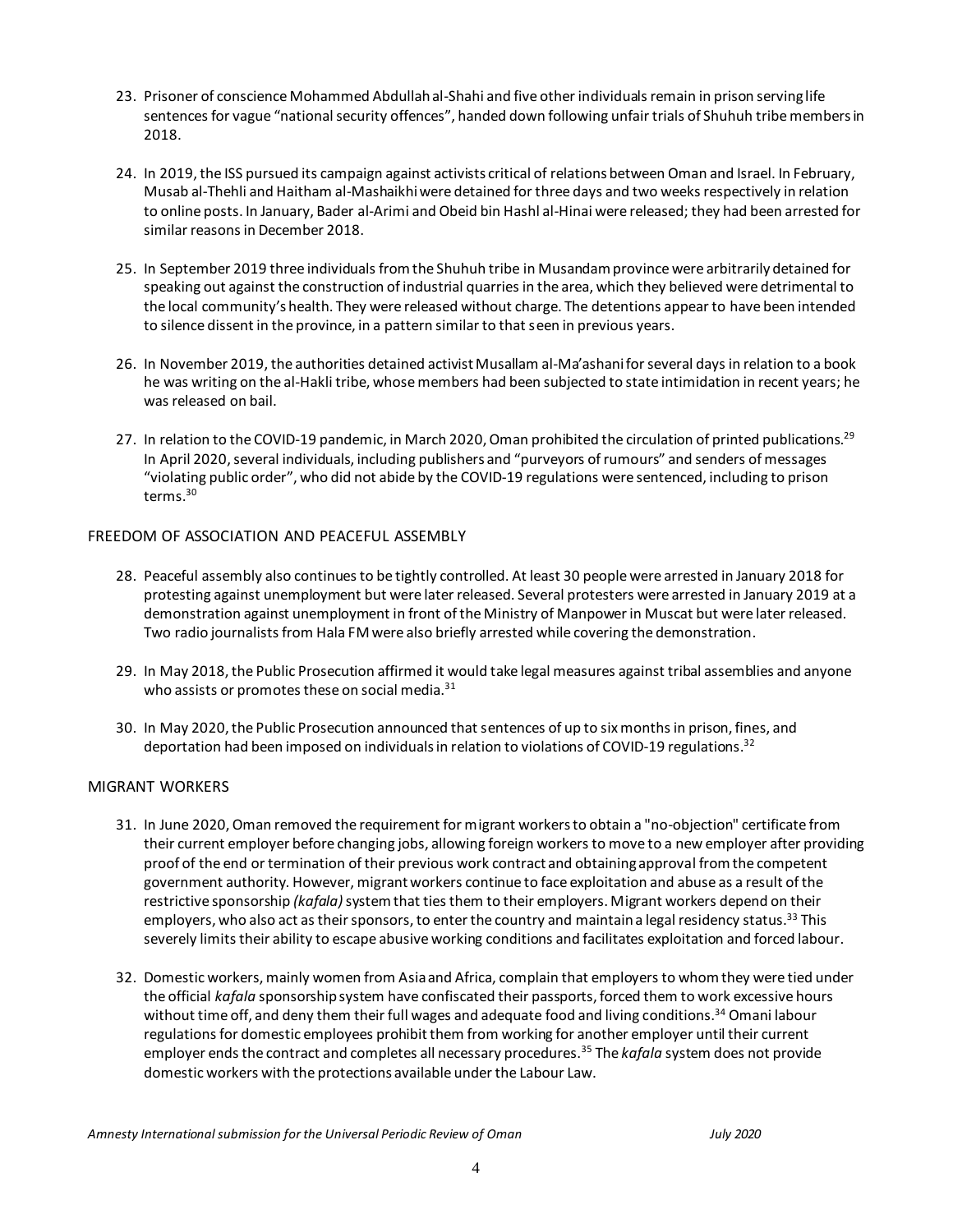### DEATH PENALTY

33. Oman has not carried out executions since 2015. However, courts continue to hand down death sentences for a range of crimes, including drug trafficking.<sup>36</sup> Since the previous review, Omani courts have imposed at least 11 death sentences in murder cases.

## RECOMMENDATIONS FOR ACTION BY THE STATE UNDER REVIEW

#### **Amnesty International calls on the government of Oman to:**

#### *International law and standards:*

- Ratify and implement into domestic law the International Covenant on Civil and Political Rights, the Optional Protocol to the Covenant on Economic, Social, and Cultural Rights, the Optional Protocol to the Convention against Torture and Other Cruel, Inhuman or Degrading Treatment or Punishment, and the International Convention on the Protection of the Rights of All Migrant Workers and Members of Their Families;
- Withdraw all reservations, understandings and declarations to human rights treaties, in particular those reservations which are considered by treaty bodies to defeat the object and purpose of the respective treaty;
- Review all outstanding recommendations from the UPR process, UN treaty bodies and UN experts, with a view to implementing them before the next review.

#### *Freedom of expression, peaceful assembly and association:*

- Release all prisoners of conscience including Mohammed Abdullah al-Shahi immediately and unconditionally;
- Remove or revise all legal provisions criminalizing the peaceful exercise of the rights to freedom of expression, association and assembly, particularly Articles 97, 102, 116, 270 and 169 of the new Penal Code, Articles 25-28 of the Press and Publications Law and Articles 16-19 of the Cyber Crime Law to bring them into line with international human rights law and standards;
- Regularly review any COVID-19 enforcement measures and penalties for violating them to ensure they conform to the principles of legality, necessity and proportionality and refrain from imposing prison sentences solely for such breaches.

#### *Discrimination against women:*

- Withdraw all reservations to the Convention on the Elimination of All Forms of Discrimination Against Women and ratify its Optional Protocol;
- Review current legislation and amend as necessary all discriminatory provisions, including regarding rights in marriage, divorce and inheritance, and the right of women to confer nationality onto their children and spouses.

#### *Migrant workers:*

- Fundamentally change the sponsorship (*kafala*) system to reduce the risk of migrant workers being subject to labour exploitation including forced labour, including by untying their immigration status from their specific employers allowing them to renew their own residence permits;
- **E** Ensure that labour rights of all workers are protected by laws, including domestic migrant workers;
- **Ratify the remaining International Labour Organisation (ILO) Core Conventions No. 87, 98, and 100, and ILO** Convention No. 189 on Domestic Workers.

#### *Death penalty:*

- Establish an official moratorium on executions with a view to abolishing the death penalty;
- Commute all death sentencesto terms of imprisonment;
- Ratify the Second Optional Protocol to the International Covenant on Civil and Political Rights, aiming at the abolition of the death penalty.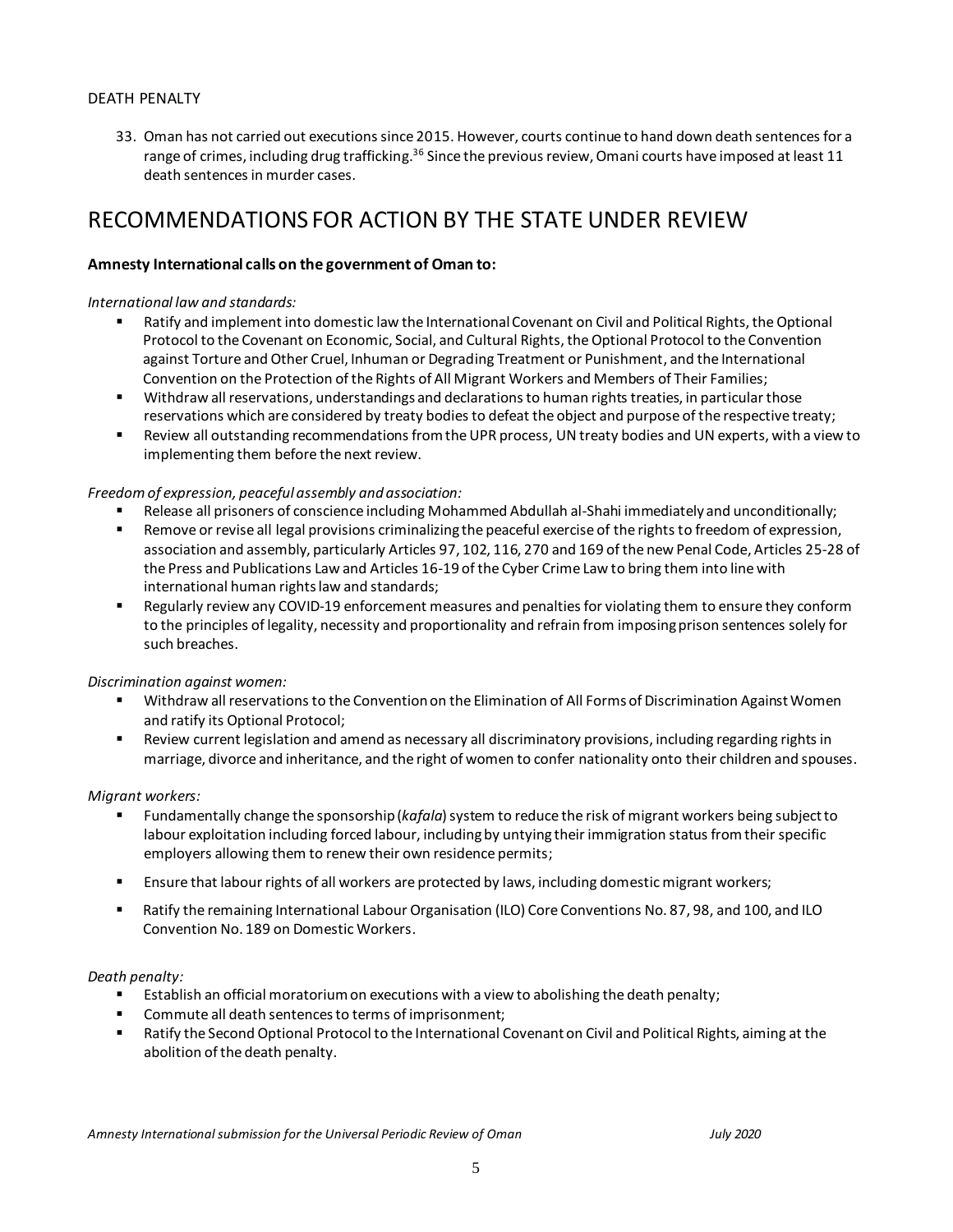#### **ENDNOTES**

 $\overline{a}$ 

<sup>2</sup> Executive decree no. 25/2019 regulating Child Law, 7 August 2019.

<sup>3</sup> A/HRC/31/11, recommendations 129.156 (France), 129.157 (Libya), 129.158 (Ghana), 129.173 (Norway).

<sup>4</sup> A/HRC/31/11, recommendation 129.162 (Czech Republic).

<sup>5</sup> A/HRC/31/11, recommendation 129.49 (Chad) (France), 129.50 (Cyprus), 129.51 (Latvia), 129.52(Switzerland), 129.53 (Estonia), 129.54 (Slovakia), 129.55 (Portugal).

<sup>6</sup> A/HRC/31/11, recommendation 129.58 (Senegal).

<sup>7</sup> A/HRC/31/11, recommendations 129.70 (Sweden), 129.71 (Iceland), 129.72 (Ireland), 129.73 (France), 129.74 (Canada), 129.75 (Chile).

<sup>8</sup> A/HRC/31/11, recommendations 129.132 (Mexico), 129.133 (Costa Rica), 129.134 (France), 129.135 (Italy), 129.136 (Portugal), 129.137 (Slovenia), 129.139 (Switzerland).

<sup>9</sup> A/HRC/31/11, recommendation 129.163 (Czech Republic).

<sup>10</sup> A/HRC/31/11, recommendations 129.167 (Netherlands), 129.168 (Republic of Korea), 129.169 (Sierra Leone), 129.170 (Australia)

<sup>11</sup> Oman Penal Law, promulgated by Royal Decree no. 7/2018, January 2018,<http://www.mola.gov.om/eng/penallaw.aspx>

12 Particularly the Press and Publications Law, the Telecommunications Regulatory Act (promulgated by Royal Decree no. 30/2002) and the Cybercrimes Law

<sup>13</sup> Oman Press and Publication Law promulgated by Royal Decree no. 49/1984.

<sup>14</sup> Articles 25-28, Press and Publication Law.

<sup>15</sup> Oman Cybercrimes Law promulgated by Royal Decree No. 2/2011.

<sup>16</sup> Article 19, Oman Cybercrimes Law.

17 Articles 17 and 19, Oman Cybercrimes Law.

<sup>18</sup> Article 16, Oman Cybercrimes Law.

19Oman Observer, *HM issues orders to set up committee on Covid-19,* 11 March 2020, [https://www.omanobserver.om/hm-issues](https://www.omanobserver.om/hm-issues-orders-to-set-up-committee-on-covid-19/)[orders-to-set-up-committee-on-covid-19/](https://www.omanobserver.om/hm-issues-orders-to-set-up-committee-on-covid-19/)

<sup>20</sup> Arab News, *As dangerous as the virus': Middle East cracks down on COVID-19 rumor mongers,* 9 July 2020, https://www.arabnews.com/node/1649286/middle-east

<sup>21</sup> Times of Oman, *Covid-19 Live: Public Prosecution receives 110 cases,* 21 May 2020, <https://timesofoman.com/article/3015162/oman/live-122-coronavirus-patients-admitted-in-hospital-says-minister>

<sup>22</sup> Committee on the Elimination of Discrimination against Women, Concluding observations on the combined second and third periodic reports of Oman, UN Doc. CEDAW/C/OMN/CO/2-3.

<sup>1</sup> WAF Oman, *Oman withdraws reservation to CEDAW regarding equal movement and residence rights*, 7 January 2019, <http://wafoman.com/2019/01/07/oman-withdraw-reservation-to-cedaw-regarding-equal-movement-and-residence-rights/?lang=en>